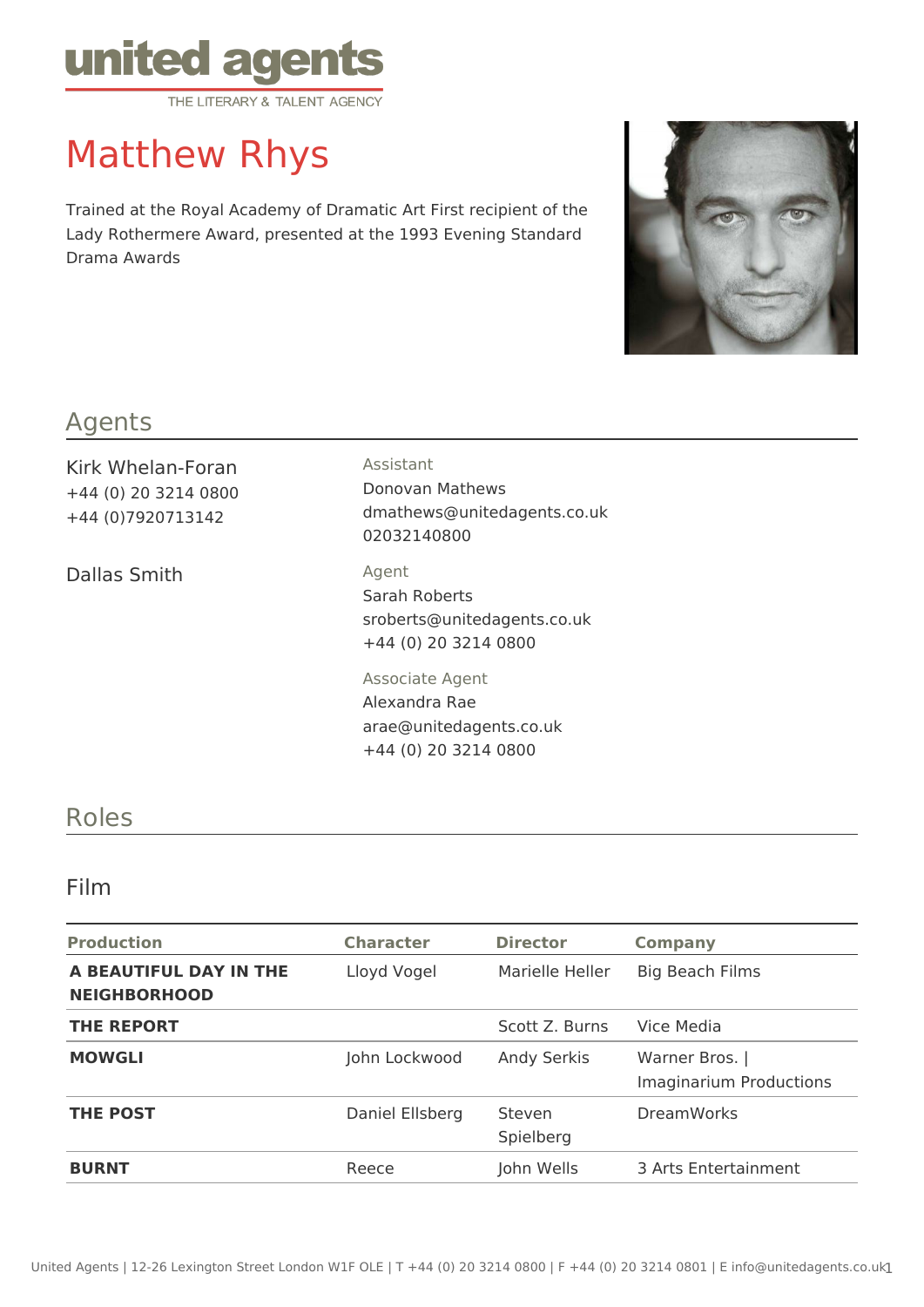| <b>Production</b>                                  | <b>Character</b>     | <b>Director</b>         | <b>Company</b>                      |
|----------------------------------------------------|----------------------|-------------------------|-------------------------------------|
| <b>THE SCAPEGOAT</b>                               | John                 | Charles<br>Sturridge    | <b>Island Pictures</b>              |
| <b>LUSTER</b>                                      | Joseph Miller        | <b>ADAM MASON</b>       | <b>Azurelight Pictures</b>          |
| <b>PATAGONIA</b>                                   | Mateo                | Marc Evans              | Rainy Day Films                     |
| <b>ABDUCTION CLUB</b>                              | Strang               | Steven Schwartz Pathe   |                                     |
| <b>DEATHWATCH</b>                                  | <b>Doc</b>           | M.J. Bassett            | Pathe                               |
| <b>FAKERS</b>                                      | <b>Nick Blake</b>    | Richard Janes           | <b>Faking It Productions</b>        |
| <b>COME WHAT MAY</b>                               | Percy                | <b>Christian Carion</b> | <b>Nord-Ouest Productions</b>       |
| <b>GUILTY PLEASURES</b>                            | Count<br>Dzerzhinsky | David Leland            | <b>Boccaccio Productions</b>        |
| <b>HEART</b>                                       | Sean                 | Charles<br>McDougal     | Granada                             |
| <b>HOUSE OF AMERICA</b>                            | Boyo                 | Marc Evans              | September Films                     |
| <b>LOVE AND OTHER DISASTERS</b>                    | Peter Simon          | Alek Keshishian         | Skyline Ltd                         |
| <b>PAVAROTTI IN DAD'S ROOM</b>                     | <b>Nob</b>           | Sara Sugarman           | Dragon Films                        |
| <b>PEACHES</b>                                     | Frank                | <b>Nick Grosso</b>      | Stone Ridge Entertainment           |
| <b>SORTED</b>                                      | Carl                 | Alex Jovy               | Jovy Junior Enterprises Ltd         |
| <b>TABLOID TV</b>                                  | Darren               | David Blair             | <b>Ultimate Pictures</b>            |
| THE EDGE OF LOVE                                   | <b>Dylan Thomas</b>  | John Maybury            |                                     |
| THE TESTIMONY OF TALIESIN<br><b>JONES</b>          |                      | Martin Duffy            | <b>Snake River Productions</b>      |
| <b>TITUS</b>                                       | Demetrius            | Julie Taymor            | Urania Pictures                     |
| <b>WHATEVER HAPPENED TO</b><br><b>HAROLD SMITH</b> | Ray                  | <b>Peter Hewitt</b>     | <b>West Eleven Films</b>            |
| <b>DOWN THE CARVAN</b>                             | Dali                 | Sara Sugarman           | <b>Happy Campers</b><br>Productions |

## Television

| <b>Production</b>                        | <b>Character</b>                | <b>Director</b>        | <b>Company</b>                   |
|------------------------------------------|---------------------------------|------------------------|----------------------------------|
| <b>PERRY MASON</b>                       | Perry Mason                     | Various                | <b>HBO</b>                       |
| <b>DEATH AND</b><br><b>NIGHTINGALES</b>  | <b>Billy</b>                    | Allan Cubitt           | Imaginarium<br>Productions/BBC 2 |
| <b>THE BASTARD</b><br><b>EXECUTIONER</b> | Gruffudd y Blaidd Paris Barclay |                        | <b>FX</b>                        |
| <b>THE AMERICANS (Series</b><br>$1-6)$   | Philip Jennings                 | Various                | <b>FX/DREAMWORKS</b>             |
| <b>GIRLS</b>                             | Chuck Palmer                    | <b>Richard Shepard</b> | HBO   Sky Atlantic               |